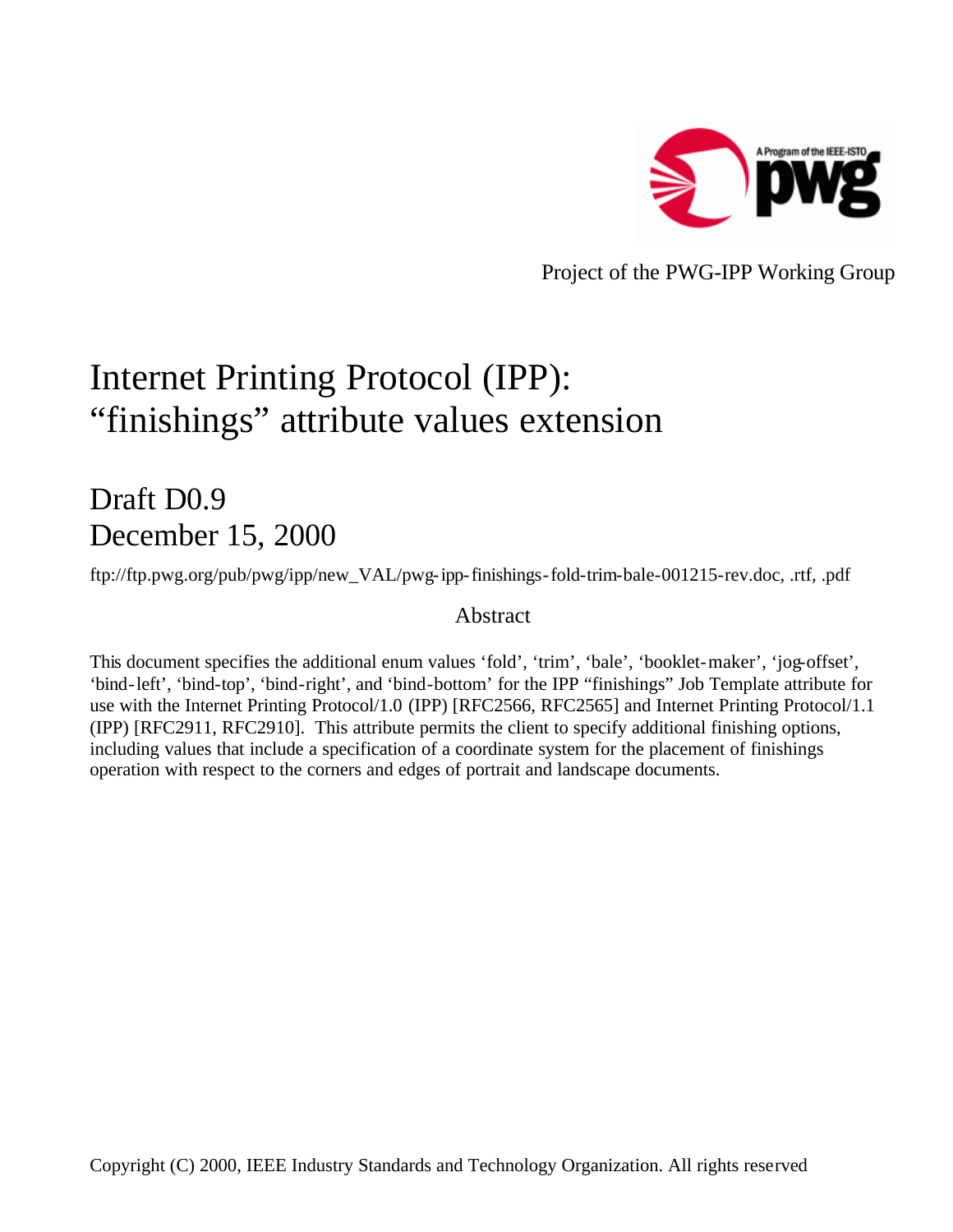Copyright (C) 2000, IEEE Industry Standards and Technology Organization. All rights reserved.

This document may be copied and furnished to others, and derivative works that comment on, or otherwise explain it or assist in its implementation may be prepared, copied, published and distributed, in whole or in part, without restriction of any kind, provided that the above copyright notice, this paragraph and the title of the Document as referenced below are included on all such copies and derivative works. However, this document itself may not be modified in any way, such as by removing the copyright notice or references to the IEEE-ISTO and the Printer Working Group, a program of the IEEE-ISTO.

Title: Internet Printing Protocol (IPP): "finishings" attribute values extension

The IEEE-ISTO and the Printer Working Group DISCLAIM ANY AND ALL WARRANTIES, WHETHER EXPRESS OR IMPLIED INCLUDING (WITHOUT LIMITATION) ANY IMPLIED WARRANTIES OF MERCHANTABILITY OR FITNESS FOR A PARTICULAR PURPOSE.

The Printer Working Group, a program of the IEEE-ISTO, reserves the right to make changes to the document without further notice. The document may be updated, replaced or made obsolete by other documents at any time.

The IEEE-ISTO takes no position regarding the validity or scope of any intellectual property or other rights that might be claimed to pertain to the implementation or use of the technology described in this document or the extent to which any license under such rights might or might not be available; neither does it represent that it has made any effort to identify any such rights.

The IEEE-ISTO invites any interested party to bring to its attention any copyrights, patents, or patent applications, or other proprietary rights which may cover technology that may be required to implement the contents of this document. The IEEE-ISTO and its programs shall not be responsible for identifying patents for which a license may be required by a document and/or IEEE-ISTO Industry Group Standard or for conducting inquiries into the legal validity or scope of those patents that are brought to its attention. Inquiries may be submitted to the IEEE-ISTO by e-mail at:

ieee-isto@ieee.org.

The Printer Working Group acknowledges that the IEEE-ISTO (acting itself or through its designees) is, and shall at all times, be the sole entity that may authorize the use of certification marks, trademarks, or other special designations to indicate compliance with these materials.

Use of this document is wholly voluntary. The existence of this document does not imply that there are no other ways to produce, test, measure, purchase, market, or provide other goods and services related to its scope.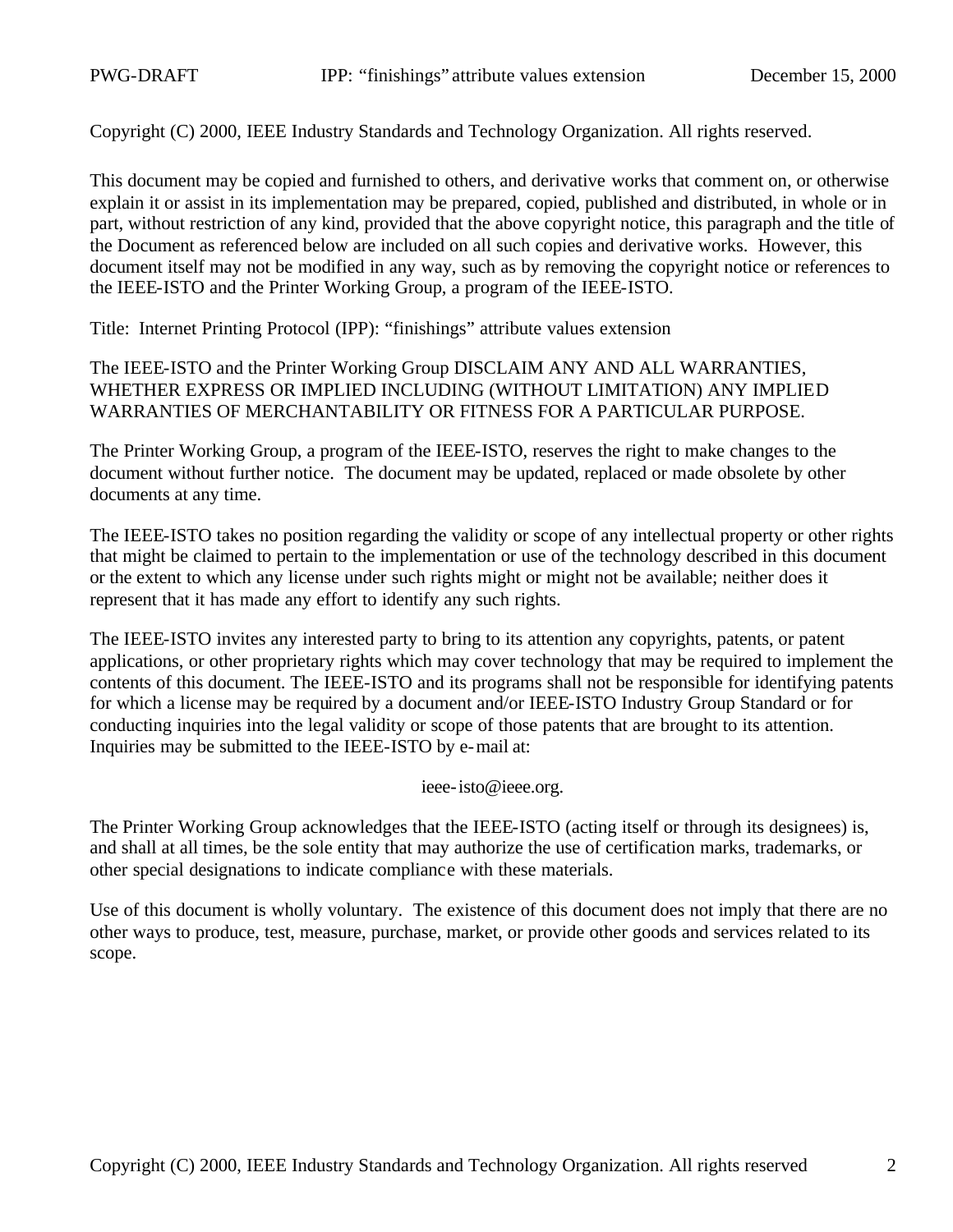## TABLE OF CONTENTS

|                | 1.1 |                                                                                |  |
|----------------|-----|--------------------------------------------------------------------------------|--|
|                | 1.2 |                                                                                |  |
| 2              |     |                                                                                |  |
| 3              |     |                                                                                |  |
| $\overline{4}$ |     |                                                                                |  |
| 5              |     |                                                                                |  |
| 6              |     |                                                                                |  |
| $\overline{7}$ |     |                                                                                |  |
| 8              |     |                                                                                |  |
| 9              |     |                                                                                |  |
| 10             |     | Appendix B: Description of the IEEE Industry Standards and Technology (ISTO)11 |  |
| 11             |     |                                                                                |  |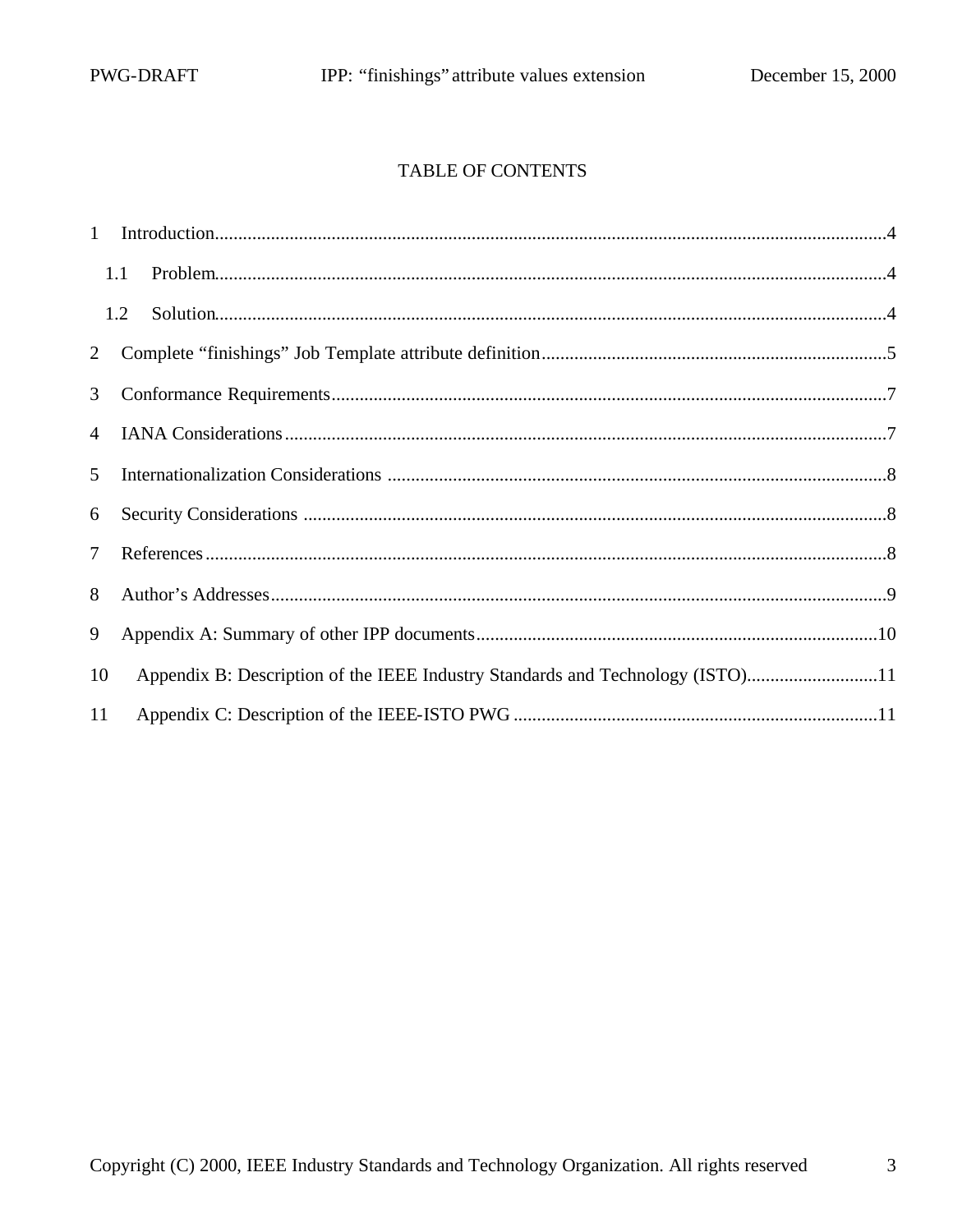## **1 Introduction**

#### **1.1 Problem**

Need additional enum values for finishing to specify which of four corners to put a single staple, which of four edges to put two staples, which of four edges to bind, and generic values for the following: fold, trim, bale, saddle stitch, edge stitch, signature booklet maker and jog-offset.

#### **1.2 Solution**

The coordinate system scheme agrees with the Finisher MIB which in turn follows the ISO DPA approach of using a coordinate system as if the document were portrait. The approach for coordinate system being relative to the intended reading direction depends on the device being able to understand the orientation embedded in the PDL, which is too problematic for many PDLs. The approach for the coordinate system of being relative to the media feed direction is too dependent on the way the device is currently set up, i.e., pulling short edge first vs. long edge first, and can vary between different output-bins in the same device.

Additional (new) symbolic names of these enum values are:

fold trim bale booklet-maker jog-offset bind-left bind-top bind-right bind-bottom

Although not a part of this specification, more specific values for saddle-stitch and fold could be considered once adequate definitions have been developed. Some examples are:

> saddle-stitch-single-long saddle-stitch-single-short saddle-stitch-dual-long saddle-stitch-dual-short fold-in-half-long fold-in-half-short fold-in-thirds-long fold-in-thirds-short fold-z-long fold-z-short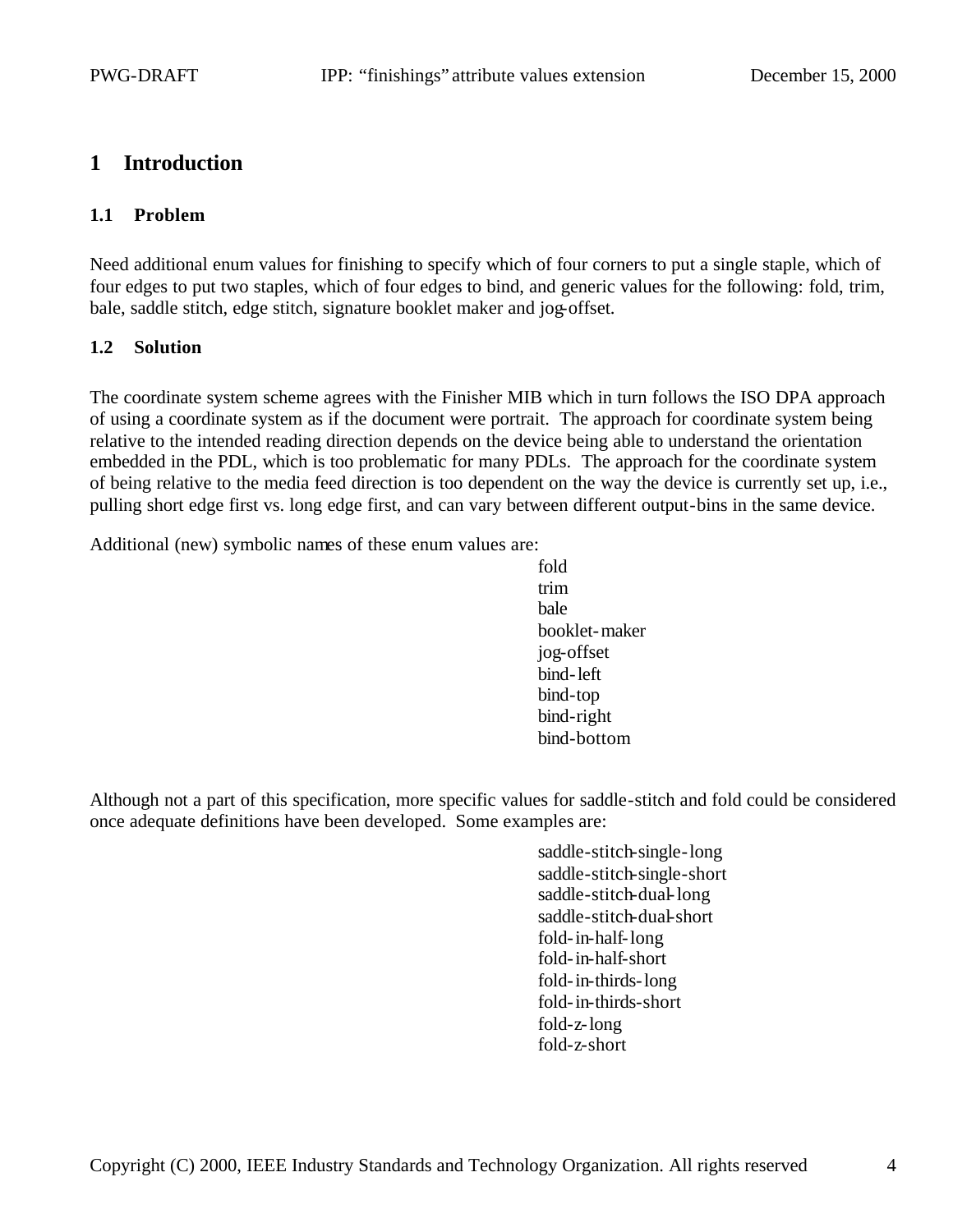## **2 Complete "finishings" Job Template attribute definition**

*Note: [RFC2911] defines generic enum values: 3-9 and more-specific stitching and stapling enum values: 20-31. This document defines generic enum values: 10-14 and more specific binding enum values: 50-53. The entire definition of "finishings" from [RFC2911] section 4.2.6 is reproduced here verbatim with the addition of the new enum values for the convenience of the reader.*

#### **4.2.6 finishings (1setOf type2 enum)**

This attribute identifies the finishing operations that the Printer uses for each copy of each printed document in the Job. For Jobs with multiple documents, the "multiple-document-handling" attribute determines what constitutes a "copy" for purposes of finishing.

Standard enum values are:

| Value                | Symbolic Name and Description                                                                                                                                                                                                                                                                                    |
|----------------------|------------------------------------------------------------------------------------------------------------------------------------------------------------------------------------------------------------------------------------------------------------------------------------------------------------------|
| $\cdot$ 3'           | 'none': Perform no finishing                                                                                                                                                                                                                                                                                     |
| 4'                   | 'staple': Bind the document(s) with one or more staples. The exact number and placement<br>of the staples is site-defined.                                                                                                                                                                                       |
| $\cdot$ 5'           | 'punch': This value indicates that holes are required in the finished document. The exact<br>number and placement of the holes is site-defined The punch specification MAY be<br>satisfied (in a site- and implementation-specific manner) either by drilling/punching,<br>or by substituting pre-drilled media. |
| $\cdot$ 6'           | 'cover': This value is specified when it is desired to select a non-printed (or pre-printed)<br>cover for the document. This does not supplant the specification of a printed cover<br>(on cover stock medium) by the document itself.                                                                           |
| $\cdot$ 7'           | 'bind': This value indicates that a binding is to be applied to the document; the type and<br>placement of the binding is site-defined.                                                                                                                                                                          |
| $\cdot$ 8'           | 'saddle-stitch': Bind the document(s) with one or more staples (wire stitches) along the<br>middle fold. The exact number and placement of the staples and the middle fold is<br>implementation and/or site-defined.                                                                                             |
| $\cdot$ 9'           | 'edge-stitch': Bind the document(s) with one or more staples (wire stitches) along one edge.<br>The exact number and placement of the staples is implementation and/or site-<br>defined.                                                                                                                         |
| $^{\circ}10^{\circ}$ | 'fold': Fold the document(s) with one or more folds. The exact number and orientations of<br>the folds is implementation and/or site-defined.                                                                                                                                                                    |
| '11'                 | 'trim': Trim the document(s) on one or more edges. The exact number of edges and the<br>amount to be trimmed is implementation and/or site-defined.                                                                                                                                                              |
| '12'                 | 'bale': Bale the document(s). The type of baling is implementation and/or site-defined.                                                                                                                                                                                                                          |
| '13'                 | 'booklet-maker': Deliver the document(s) to the signature booklet maker. This value is a<br>short cut for specifying a job that is to be folded, trimmed and then saddle-stitched.                                                                                                                               |
| $^{\circ}14'$        | 'jog-offset': Shift each copy of an output document from the previous copy by a small<br>amount which is device dependent. This value has no effect on the "job-sheet". This<br>value SHOULD NOT have an effect if each copy of the job consists of one sheet.                                                   |
| $15' - 19'$          | reserved for future generic finishing enum values.                                                                                                                                                                                                                                                               |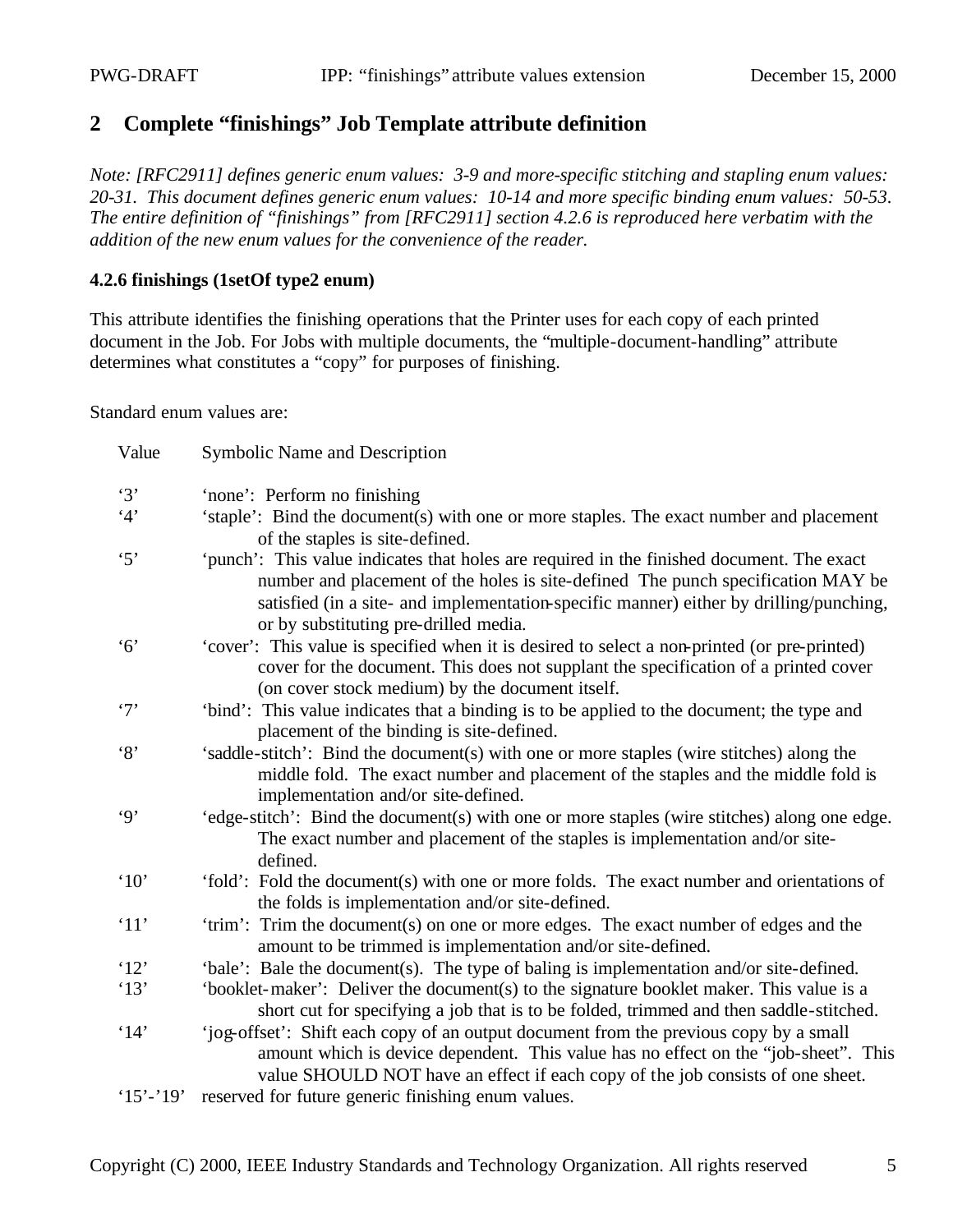The following values are more specific stapling, stitching and binding values; they indicate a corner or an edge as if the document were a portrait document (see section 4.2.6.1):

| '20'                 | 'staple-top-left': Bind the document(s) with one or more staples in the top left corner.           |
|----------------------|----------------------------------------------------------------------------------------------------|
| '21'                 | 'staple-bottom-left': Bind the document(s) with one or more staples in the bottom left             |
|                      | corner.                                                                                            |
| '22'                 | 'staple-top-right': Bind the document(s) with one or more staples in the top right corner.         |
| '23'                 | 'staple-bottom-right': Bind the document(s) with one or more staples in the bottom right           |
|                      | corner.                                                                                            |
| 24'                  | 'edge-stitch-left': Bind the document(s) with one or more staples (wire stitches) along the        |
|                      | left edge. The exact number and placement of the staples is implementation and/or                  |
|                      | site-defined.                                                                                      |
| 25'                  | 'edge-stitch-top': Bind the document(s) with one or more staples (wire stitches) along the         |
|                      | top edge. The exact number and placement of the staples is implementation and/or                   |
|                      | site-defined.                                                                                      |
| 26'                  | 'edge-stitch-right': Bind the document(s) with one or more staples (wire stitches) along the       |
|                      | right edge. The exact number and placement of the staples is implementation and/or                 |
|                      | site-defined.                                                                                      |
| '27'                 | 'edge-stitch-bottom': Bind the document(s) with one or more staples (wire stitches) along          |
|                      | the bottom edge. The exact number and placement of the staples is implementation                   |
|                      | and/or site-defined.                                                                               |
| 28'                  | 'staple-dual-left': Bind the document(s) with two staples (wire stitches) along the left edge      |
|                      | assuming a portrait document (see above).                                                          |
| '29'                 | 'staple-dual-top': Bind the document(s) with two staples (wire stitches) along the top edge        |
|                      | assuming a portrait document (see above).                                                          |
| $^{\circ}30^{\circ}$ | 'staple-dual-right': Bind the document(s) with two staples (wire stitches) along the right         |
|                      | edge assuming a portrait document (see above).                                                     |
| 31'                  | 'staple-dual-bottom': Bind the document(s) with two staples (wire stitches) along the              |
|                      | bottom edge assuming a portrait document (see above).                                              |
| $32' - 49'$          | reserved for future specific stapling and stitching enum values.                                   |
|                      |                                                                                                    |
| $\cdot$ 50'          | 'bind-left': Bind the document(s) along the left edge; the type of the binding is site-defined.    |
| $\cdot$ 51'          | 'bind-top': Bind the document(s) along the top edge; the type of the binding is site-defined.      |
| 52'                  | 'bind-right': Bind the document(s) along the right edge; the type of the binding is site-          |
|                      | defined.                                                                                           |
| 53'                  | 'bind-bottom': Bind the document(s) along the bottom edge; the type of the binding is site-        |
|                      | defined.                                                                                           |
|                      | '54'-MAX reserved for future specific binding enum values and other groups of enum values, such as |
|                      | folding, trimming, and baling.                                                                     |

The 'staple-xxx' values are specified with respect to the document as if the document were a portrait document. If the document is actually a landscape or a reverse-landscape document, the client supplies the appropriate transformed value. For example, to position a staple in the upper left hand corner of a landscape document when held for reading, the client supplies the 'staple-bottom-left' value (since landscape is defined as a +90 degree rotation of the image with respect to the media from portrait, i.e., anticlockwise). On the other hand, to position a staple in the upper left hand corner of a reverse-landscape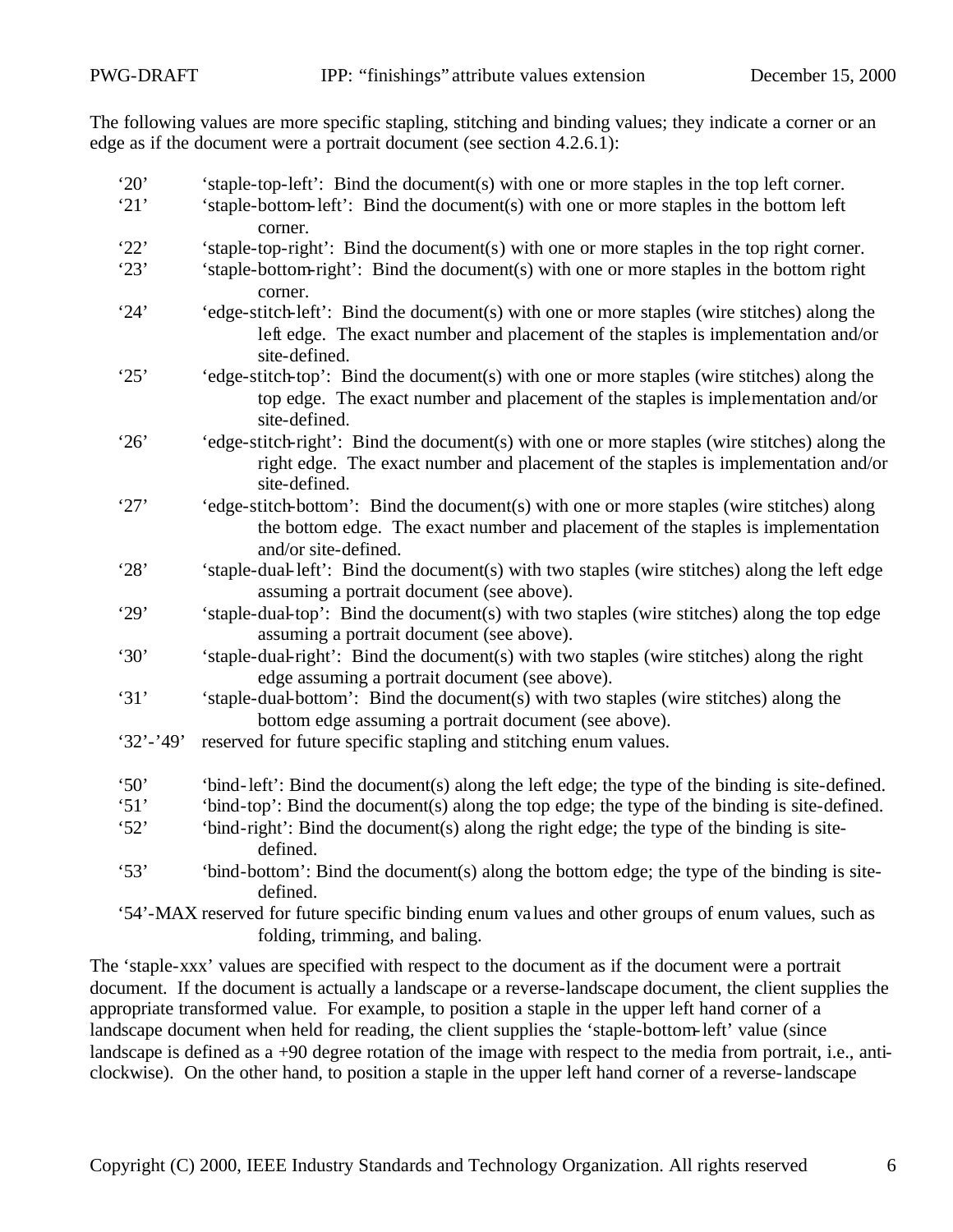document when held for reading, the client supplies the 'staple-top-right' value (since reverse-landscape is defined as a -90 degree rotation of the image with respect to the media from portrait, i.e., clockwise).

The angle (vertical, horizontal, angled) of each staple with respect to the document depends on the implementation which may in turn depend on the value of the attribute.

Note: The effect of this attribute on jobs with multiple documents is controlled by the "multiple-documenthandling" job attribute (section 4.2.4) and the relationship of this attribute and the other attributes that control document processing is described in section 15.3.

If the client supplies a value of 'none' along with any other combination of values, it is the same as if only that other combination of values had been supplied (that is the 'none' value has no effect).

## **3 Conformance Requirements**

The Printer and client conformance requirements for supporting this attribute are the same as for any Job Template attribute (see [RFC2911]).

## **4 IANA Considerations**

These "finishings" type2 enum attribute values defined in this document will be published by IANA according to the procedures in RFC 2911 [RFC2911] section 6.1 with the following path:

ftp.isi.edu/iana/assignments/ipp/attribute-values/finishings/

The registry entry will contain the following information:

```
Reference: 
ftp://ftp.pwg.org/pub/pwg/ipp/new_VAL/pwg-ipp-finishings-fold-trim-
bale.pdf
Section 2
Additional type2 enum values for "finishings": Value:
fold the contract of the contract of the contract of the contract of the contract of the contract of the contract of the contract of the contract of the contract of the contract of the contract of the contract of the contr
trim 11 and 12 and 12 and 12 and 12 and 12 and 12 and 12 and 12 and 12 and 12 and 12 and 12 and 12 and 12 and 12 and 12 and 12 and 12 and 12 and 12 and 12 and 12 and 12 and 12 and 12 and 12 and 12 and 12 and 12 and 12 and 
bale the contract of the contract of the contract of the contract of the contract of the contract of the contract of the contract of the contract of the contract of the contract of the contract of the contract of the contr
booklet-maker 13<br>
jog-offset 14
jog-offset
bind-left 50
bind-top 51<br>bind-right 52
bind-right
bind-bottom 53
```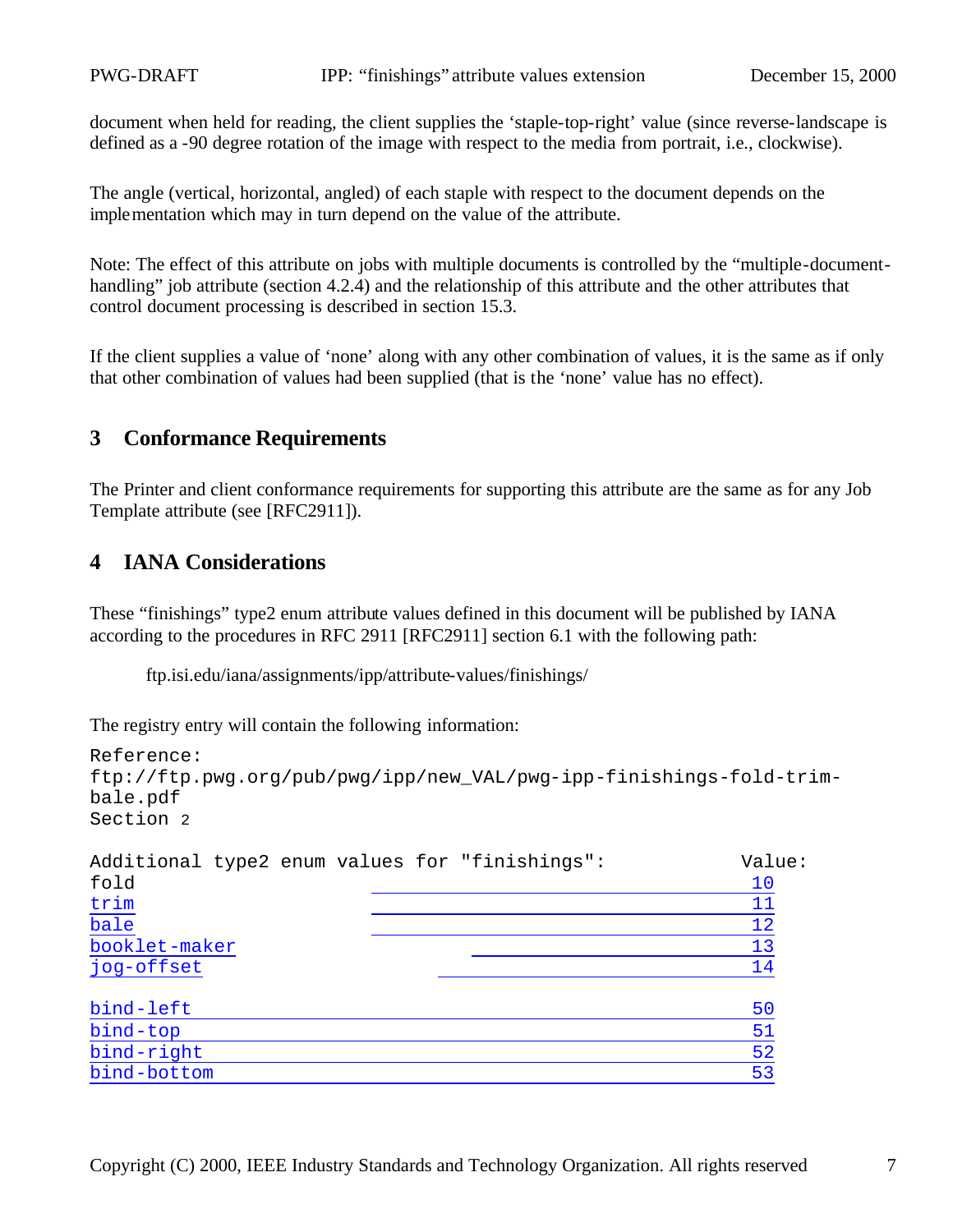## **5 Internationalization Considerations**

Normally, a client will provide localization of the enum values of this attribute to the language of the user.

## **6 Security Considerations**

This extension poses no additional security threats or burdens than those in IPP/1.0 [RFC2566, RFC2565] and IPP/1.1 [RFC2911, RFC2910]. However, implementations MAY support different access control to various finishing features, depending on the identity of the job submitting user.

## **7 References**

#### [ipp-iig]

Hastings, T., Manros, C., "Internet Printing Protocol/1.1: <draft-ietf-ipp-implementers-guide-v11-01.txt>, work in progress, May 30, 2000.

#### [RFC2565]

Herriot, R., Butler, S., Moore, P., Tuner, R., "Internet Printing Protocol/1.0: Encoding and Transport", RFC 2565, April 1999.

#### [RFC2566]

R. deBry, T. Hastings, R. Herriot, S. Isaacson, P. Powell, "Internet Printing Protocol/1.0: Model and Semantics", RFC 2566, April 1999.

#### [RFC2567]

Wright, D., "Design Goals for an Internet Printing Protocol", RFC 2567, April 1999.

#### [RFC2568]

Zilles, S., "Rationale for the Structure and Model and Protocol for the Internet Printing Protocol", RFC 2568, April 1999.

#### [RFC2569]

Herriot, R., Hastings, T., Jacobs, N., Martin, J., "Mapping between LPD and IPP Protocols", RFC 2569, April 1999.

#### [RFC2639]

Hastings, T., Manros, C., "Internet Printing Protocol/1.0: Implementer's Guide", RFC 2639, July 1999.

#### [RFC2910]

Herriot, R., Butler, S., Moore, P., Turner, R., and J. Wenn, "Internet Printing Protocol/1.1: Encoding and Transport", RFC 2910, September 2000.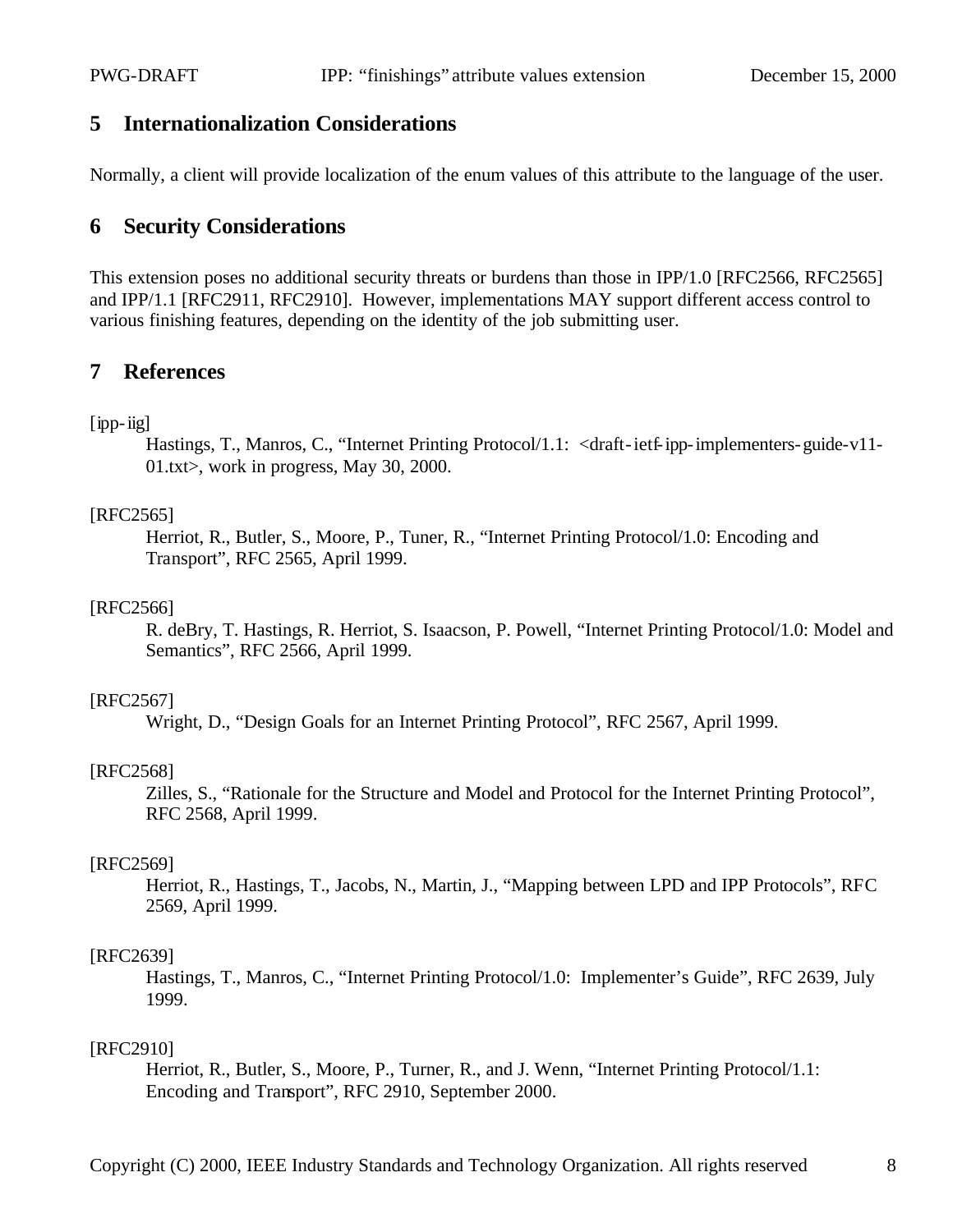#### [RFC2911]

Hastings, T., Herriot, R., deBry, R., Isaacson, S., and P. Powell, "Internet Printing Protocol/1.1: Model and Semantics", RFC 2911, September 2000.

## **8 Author's Addresses**

Tom Hastings Xerox Corporation 737 Hawaii St. ESAE 231 El Segundo, CA 90245

Phone: 310-333-6413 Fax: 310-333-5514 e-mail: hastings@cp10.es.xerox.com

Don Fullman Xerox Corporation 737 Hawaii St. ESAE 231 El Segundo, CA 90245

Phone: 310-333-8342 Fax: 310-333-5514 e-mail: dfullman@cp10.es.xerox.com

IPP Web Page: http://www.pwg.org/ipp/ IPP Mailing List: ipp@pwg.org

To subscribe to the ipp mailing list, send the following email:

- 1) send it to majordomo@pwg.org
- 2) leave the subject line blank
- 3) put the following two lines in the message body: subscribe ipp end

Implementers of this specification document are encouraged to join IPP Mailing List in order to participate in any discussions of clarification issues and review of registration proposals for additional attributes and values.

Other Participants:

Ron Bergman - Hitachi Koki Imaging Systems Dan Calle - Digital Paper<br>Weihai Chen - Microsoft Lee Farrell - Canon Inform Satoshi Fujitani - Ricoh Roelof Hamberg - Océ<br>
Tom Hastings - Xerox Bob Herriot - Xerox Tom Hastings - Xerox<br>
David Kellerman - Northlake Software<br>
Carl Kugler - IBM David Kellerman - Northlake Software<br>Harry Lewis - IBM Harry Lewis - IBM<br>
Satoshi Matsushita - Brother<br>
Tra McDonald - High Nortl Satoshi Matsushita - Brother Ira McDonald - High North Inc.<br>
Paul Moore - Netreon Ira Ira McDonald - High North Inc.

Lee Farrell - Canon Information Systems Hugo Parra, Novell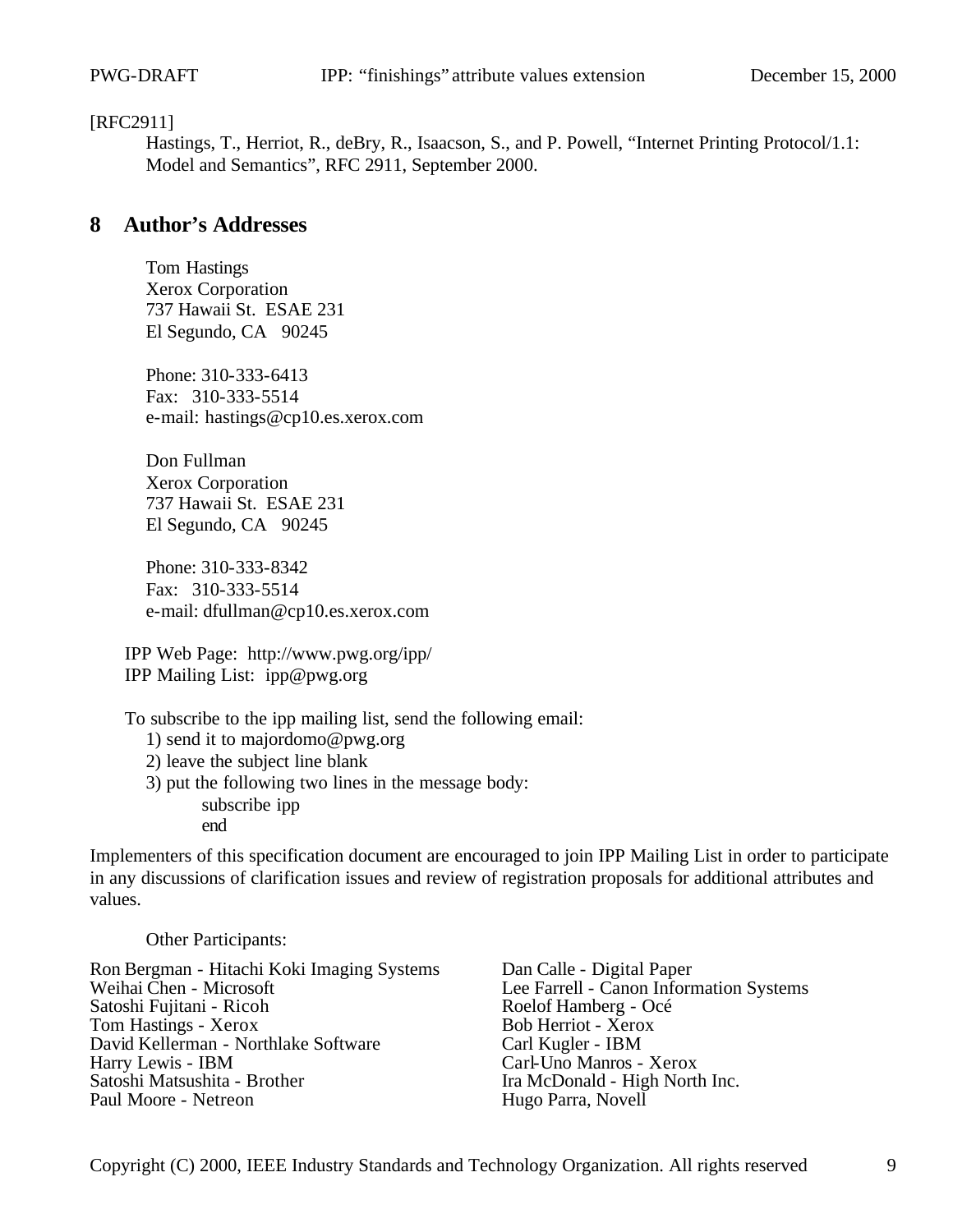Stuart Rowley - Kyocera<br>
Gail Songer - Netreon<br>
Gail Songer - Netreon<br>
Jerry Thrasher - Lexmark Geoff Sorod - Software 2000 Jerry Thrasher - Lexmarl<br>Shinichi Tsuruyama - Epson Atsushi Uchino - Epson Shinichi Tsuruyama - Epson Mark Vander Wiele - IBM<br>
Michael Wu - Heidelberg Digital<br>
Peter Zehler - Xerox Michael Wu - Heidelberg Digital

Shigeru Ueda - Canon William Wagner - NetSilicon/DPI<br>
Mark Vander Wiele - IBM Don Wright - Lexmark

## **9 Appendix A: Summary of other IPP documents**

The full set of IPP documents includes:

Design Goals for an Internet Printing Protocol [RFC2567] Rationale for the Structure and Model and Protocol for the Internet Printing Protocol [RFC2568] Internet Printing Protocol/1.1: Model and Semantics [RFC2911] Internet Printing Protocol/1.1: Encoding and Transport [RFC2910] Internet Printing Protocol/1.1: Implementer's Guide [IPP-IIG] Mapping between LPD and IPP Protocols [RFC2569]

The "Design Goals for an Internet Printing Protocol" document takes a broad look at distributed printing functionality, and it enumerates real-life scenarios that help to clarify the features that need to be included in a printing protocol for the Internet. It identifies requirements for three types of users: end users, operators, and administrators. It calls out a subset of end user requirements that are satisfied in IPP/1.0. A few OPTIONAL operator operations have been added to IPP/1.1.

The "Rationale for the Structure and Model and Protocol for the Internet Printing Protocol" document describes IPP from a high level view, defines a roadmap for the various documents that form the suite of IPP specification documents, and gives background and rationale for the IETF working group's major decisions.

The "Internet Printing Protocol/1.1: Encoding and Transport" document is a formal mapping of the abstract operations and attributes defined in the model document onto HTTP/1.1 [RFC2616]. It defines the encoding rules for a new Internet MIME media type called "application/ipp". This document also defines the rules for transporting over HTTP a message body whose Content-Type is "application/ipp". This document defines a new scheme named 'ipp' for identifying IPP printers and jobs.

The "Internet Printing Protocol/1.1: Implementer's Guide" document gives insight and advice to implementers of IPP clients and IPP objects. It is intended to help them understand IPP/1.1 and some of the considerations that may assist them in the design of their client and/or IPP object implementations. For example, a typical order of processing requests is given, including error checking. Motivation for some of the specification decisions is also included.

The "Mapping between LPD and IPP Protocols" document gives some advice to implementers of gateways between IPP and LPD (Line Printer Daemon) implementations.